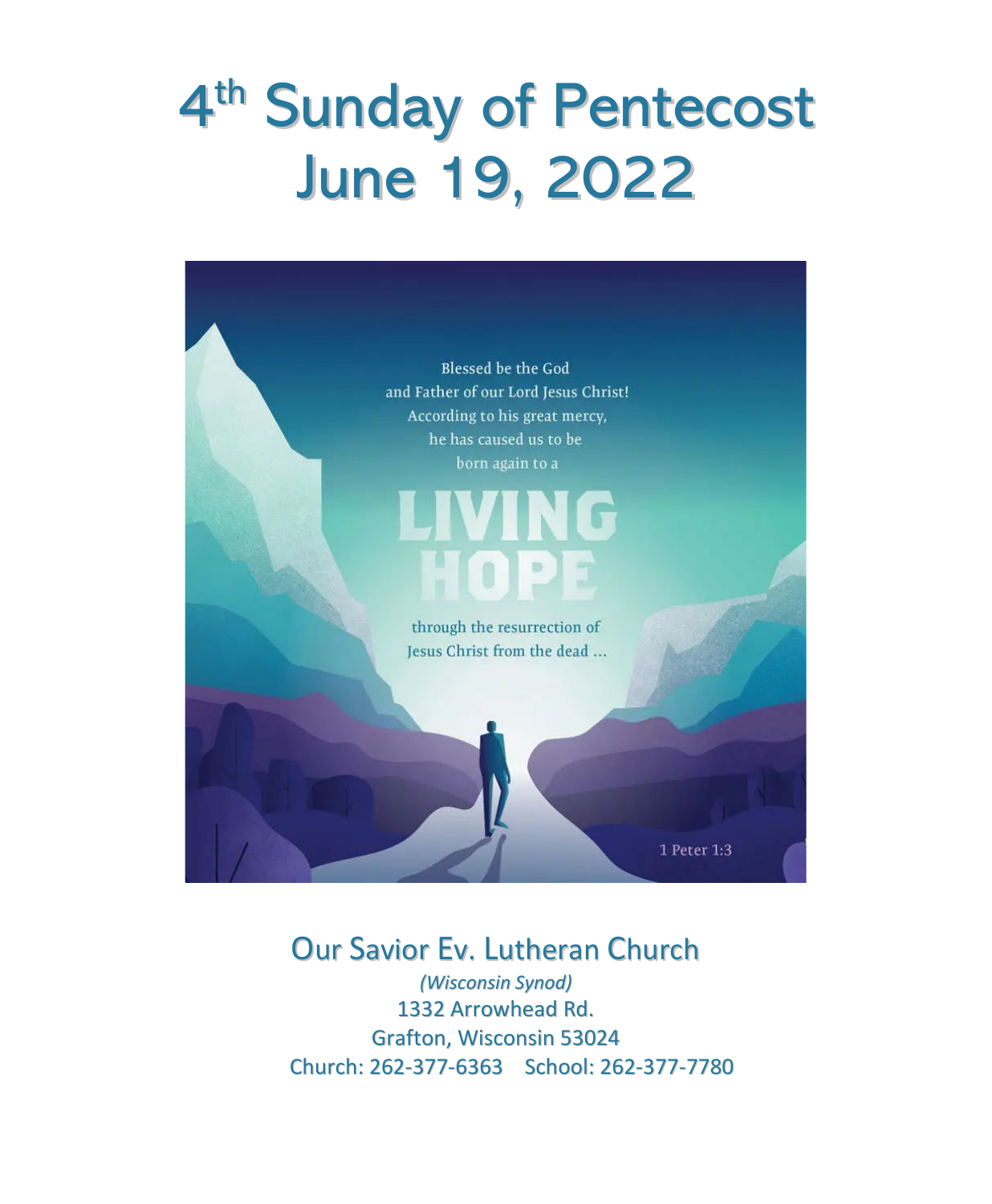**VERSICLE: "**Do not let your hearts be troubled. Trust in God; trust also in me." (John 14:1)

- **PRAYER OF THE DAY:** God, our refuge and strength, have mercy on your Church, as we come in prayer before you. Answer us not in judgment on our sins, but in peace and forgiveness; through Jesus Christ, your Son, our Lord, who lives and reigns with you and the Holy Spirit, one God, now and forever. Amen.
- **WORSHIP NOTES:** We're glad that you're here this morning to share this time of worship with us to grow us in Christ's love and learn how to share that love with joy. Today we celebrate. Pastor Wagner has faithfully proclaimed the truth of Jesus for 40 years, and now shall be entering retirement. Though Pastor Wagner will not minister among us, the message he received from Scripture shall remain. We have an inheritance in heaven bought with the price of Jesus' blood. Heaven is our home, because Jesus is our savior.

*The Lord's Supper, which we celebrate today, is an evidence and an expression of the unity of faith shared by those who commune together. For that reason we ask that only persons who are members of congregations in fellowship with the WELS participate in the sacrament with us. Other guests are encouraged to speak to our pastor for information about participating in the Lord's Supper at our altar.*

**GUESTS** Welcome to our visitors! **Restrooms:** At the far side (south) of the entry. **Parents' Room:** At the far left (southwest) of the entry. **Hearing Help:** Enhanced hearing units are available.



**GOD BLESS YOU, PASTOR & RONNI!** This is the final weekend of ministry for Pastor Wagner at Our Savior and as we celebrate God's goodness to you and to us through you, we pray for rich blessings to follow you through the years to come. Thank you for the things that you have done for the ministry here at Our Savior. Well done, good and faithful servant of the Lord Jesus Christ!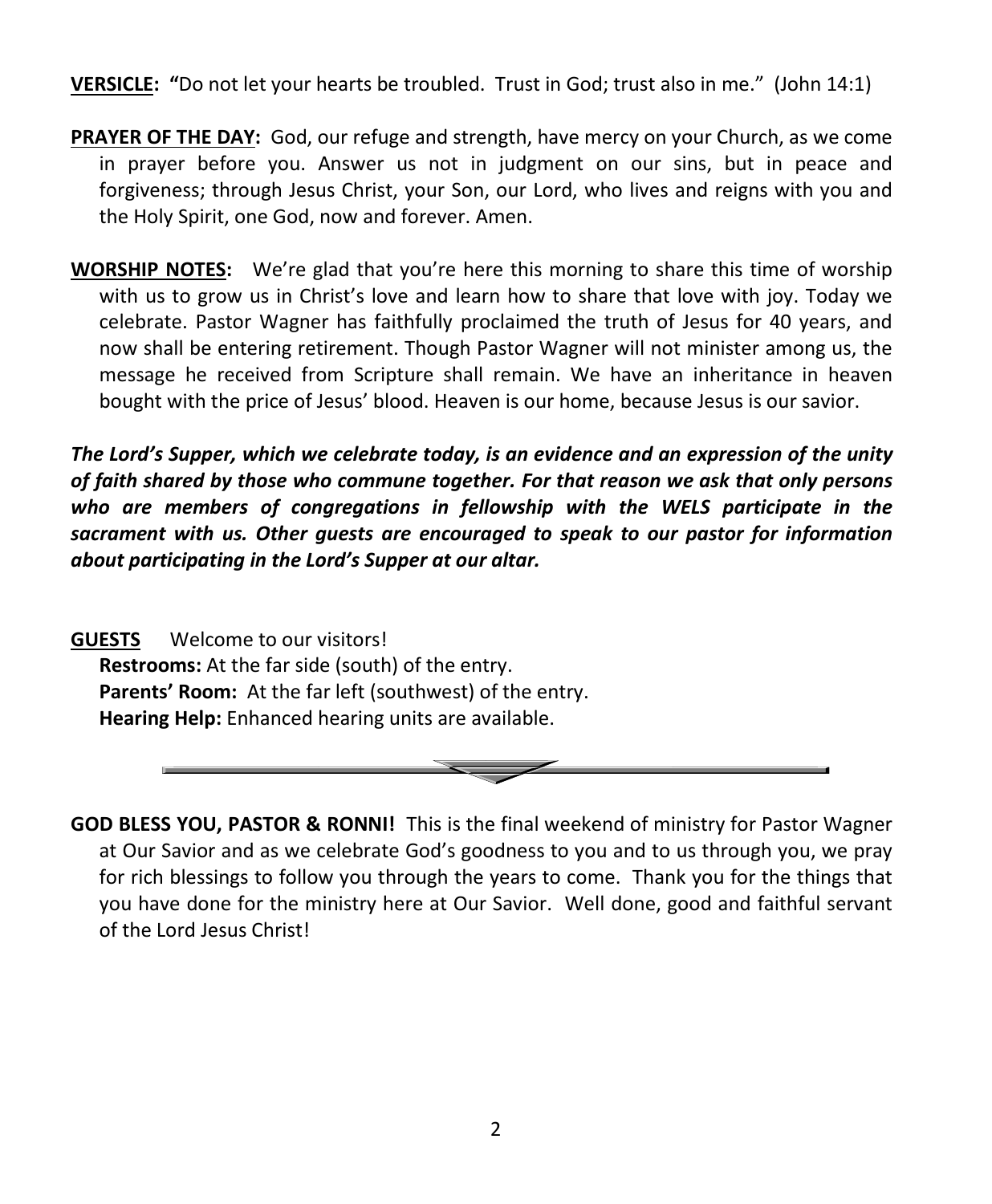"Christ the Lord is ris'n today!" Saints on earth and angels say; Raise your joys and triumphs high; Sing, O heav'ns, and earth, reply.

Love's redeeming work is done, Fought the fight, the battle won; Lo, our sun's eclipse is o'er; Lo, he sets in blood no more.

Vain the stone, the watch, the seal; Christ has burst the gates of hell. Death in vain forbids his rise; Christ has opened paradise.

Lives again our glorious King! Where, O death, is now your sting? Once he died our souls to save; Where your victory, O grave?

Soar we now where Christ has led, Foll'wing our exalted head. Made like him, like him we rise; Ours the cross, the grave, the skies!

Hail the Lord of earth and heav'n! Praise to you by both be giv'n! God has now fulfilled his Word; Praise the resurrected Lord!

#### **WE MEET WITH THE LORD OUR GOD**

P: As God's people did through the centuries to honor Jesus as Lord of the Church we gather to be enlightened by the Word of the Lord; to honor the Office of the Public Ministry and to have our spirits set on fire by his Holy Spirit. We offer this worship of thanksgiving in the name of the Father and of the Son **+** and of the Holy Spirit.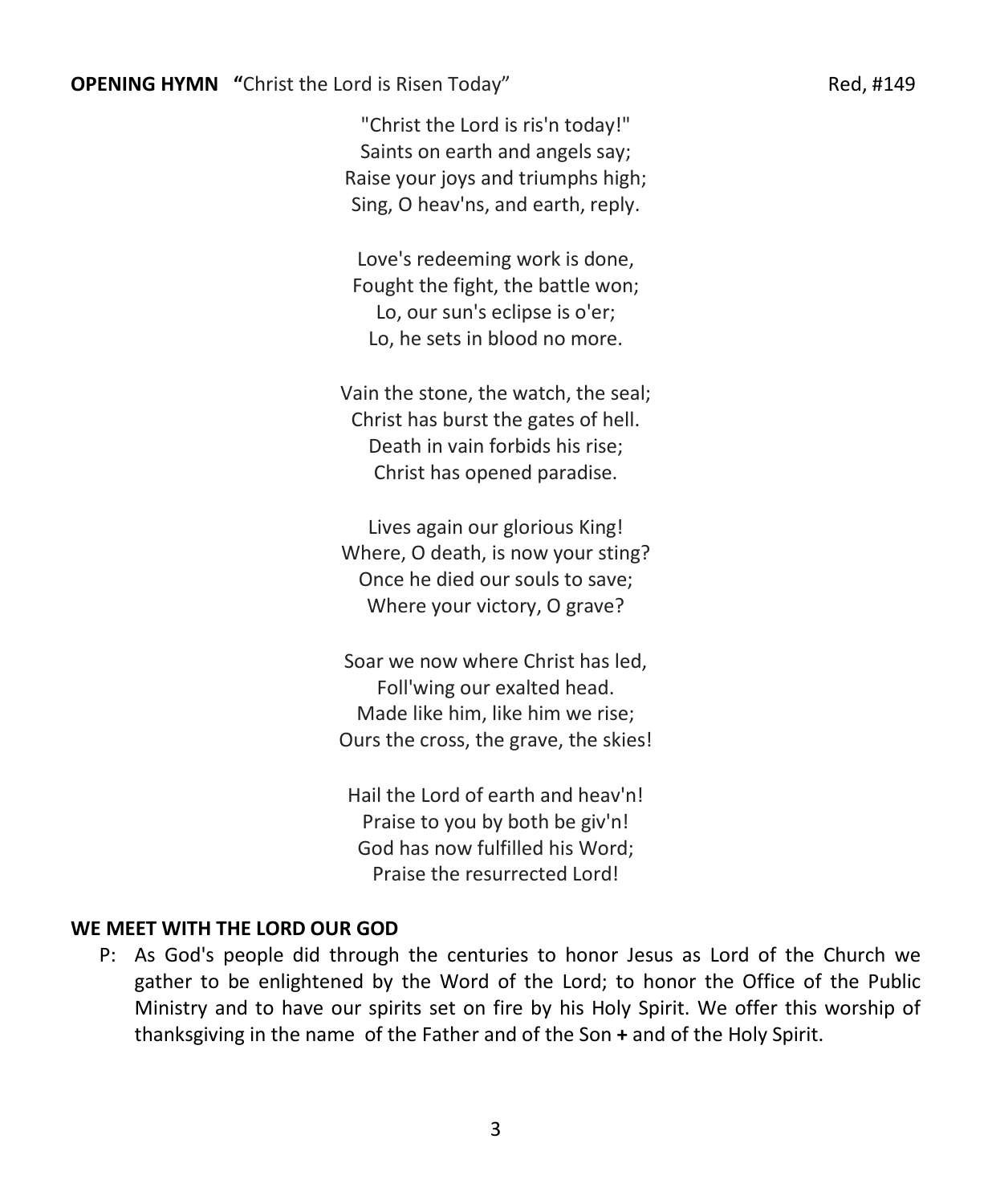#### **CONFESSION**

**C: O almighty God, merciful Father, I, a poor, miserable sinner, confess unto you all my sins and iniquities with which I have ever offended You and justly deserved Your temporal and eternal punishment. But I am heartily sorry for them and sincerely repent of them, and I pray You of Your boundless mercy and for the sake of the Holy, innocent, bitter sufferings and death of Your beloved son, Jesus Christ, to be gracious and merciful to me, a poor, sinful being.**

#### **CONFESSIONAL PRAYER**

- P: Use your Word, Holy Spirit, to shatter our proud hearts. Replace the desire to sin with a burning desire to live for the Lord. Strengthen the bond of faith we have with our Savior, and in doing so increase that same bond we have with one another. And may your Word and its glorious results lead us to ever praise you as our majestic Lord.
- **C: Amen.**

#### **ABSOLUTION**

P: Upon this your confession I, by virtue of my office as a called servant of Christ, announce the Grace of God unto you all and by the command and authority of our Lord Jesus, I forgive you all your sins in the name of the Father, the Son **+**, and the Holy Spirit.

#### **PRAYER OF THE DAY**

- P: Holy Spirit, God and Lord, come to us this joyful day with your sevenfold gift of grace. Rekindle in our hearts the holy fire of your love that we may work together with our called workers, in a true and living faith, with the result that we teach each acquaintance the glory of our Savior, Jesus Christ, your Son, our Lord.
- **C: Amen.**

#### **FIRST LESSON Isaiah 61:1-7** The Inheritance given by God

The Spirit of the Sovereign Lord is on me, because the Lord has anointed me to preach good news to the poor. He has sent me to bind up the brokenhearted, to proclaim freedom for the captives and release from darkness for the prisoners, to proclaim the year of the Lord 's favor and the day of vengeance of our God, to comfort all who mourn, and provide for those who grieve in Zion- to bestow on them a crown of beauty instead of ashes, the oil of gladness instead of mourning, and a garment of praise instead of a spirit of despair. They will be called oaks of righteousness, a planting of the Lord for the display of his splendor. They will rebuild the ancient ruins and restore the places long devastated; they will renew the ruined cities that have been devastated for generations. Aliens will shepherd your flocks; foreigners will work your fields and vineyards. And you will be called priests of the Lord , you will be named ministers of our God. You will feed on the wealth of nations, and in their riches you will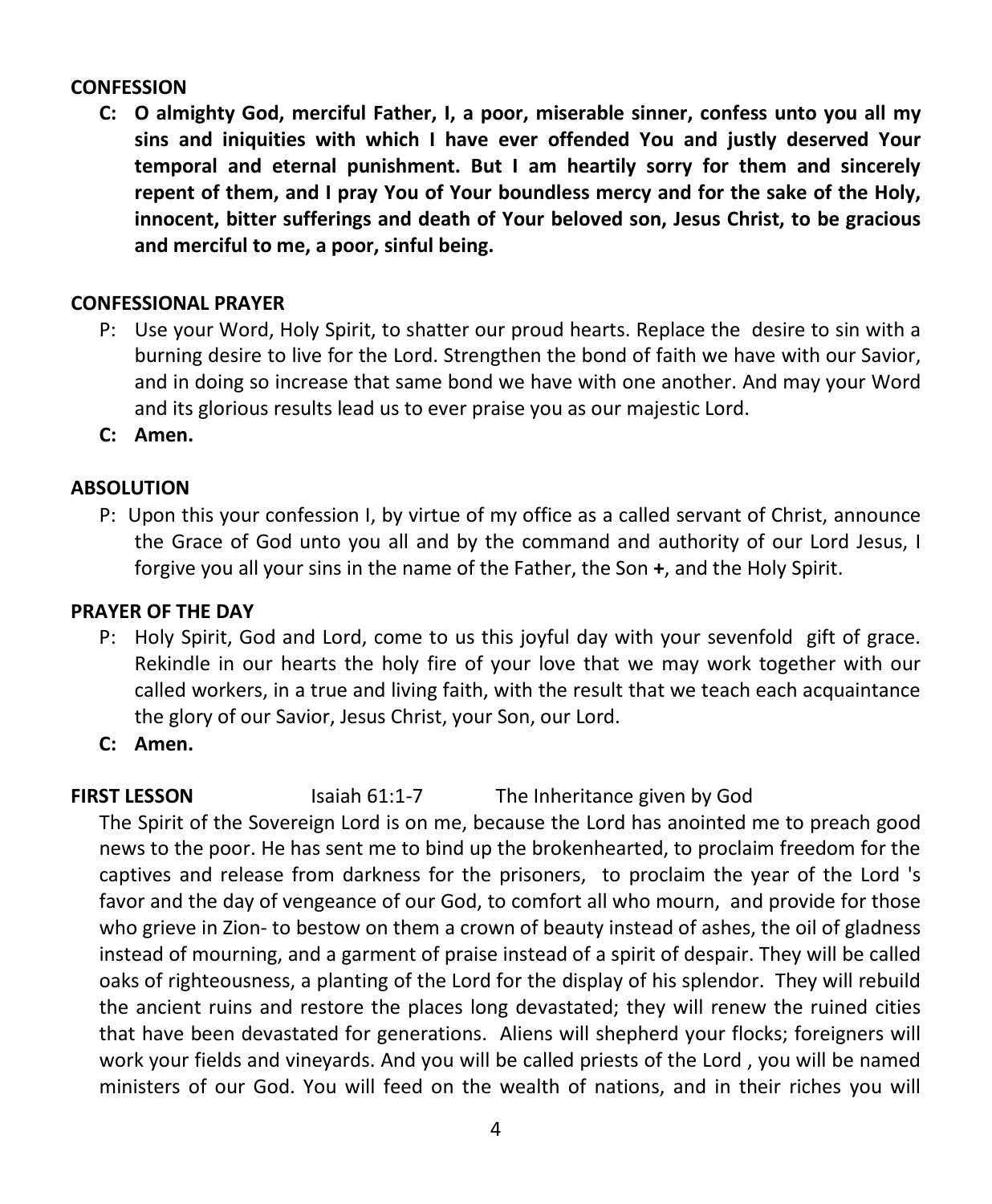boast. Instead of their shame my people will receive a double portion, and instead of disgrace they will rejoice in their inheritance; and so they will inherit a double portion in their land, and everlasting joy will be theirs.

#### **SECOND LESSON** 2 Thessalonians 1:3-12 The trials that Christians endure

We ought always to thank God for you, brothers, and rightly so, because your faith is growing more and more, and the love every one of you has for each other is increasing. Therefore, among God's churches we boast about your perseverance and faith in all the persecutions and trials you are enduring. All this is evidence that God's judgment is right, and as a result you will be counted worthy of the kingdom of God, for which you are suffering. God is just: He will pay back trouble to those who trouble you and give relief to you who are troubled, and to us as well. This will happen when the Lord Jesus is revealed from heaven in blazing fire with his powerful angels. He will punish those who do not know God and do not obey the gospel of our Lord Jesus. They will be punished with everlasting destruction and shut out from the presence of the Lord and from the majesty of his power on the day he comes to be glorified in his holy people and to be marveled at among all those who have believed. This includes you, because you believed our testimony to you. With this in mind, we constantly pray for you, that our God may count you worthy of his calling, and that by his power he may fulfill every good purpose of yours and every act prompted by your faith. We pray this so that the name of our Lord Jesus may be glorified in you, and you in him, according to the grace of our God and the Lord Jesus Christ.

#### **HYMN OF RESPONSE "**In the Hour of Trial" **Red. #116** Red. #116

In the hour of trial Jesus, plead for me Lest by base denial I unworthy be. When you see me waver, With a look recall, Nor for fear or favor Ever let me fall.

> With forbidden pleasures Should this vain world charm Or its tempting treasures Spread to work me harm, Bring to my remembrance Sad Gethsemane Or, in darker semblance, Cross-crowned Calvary.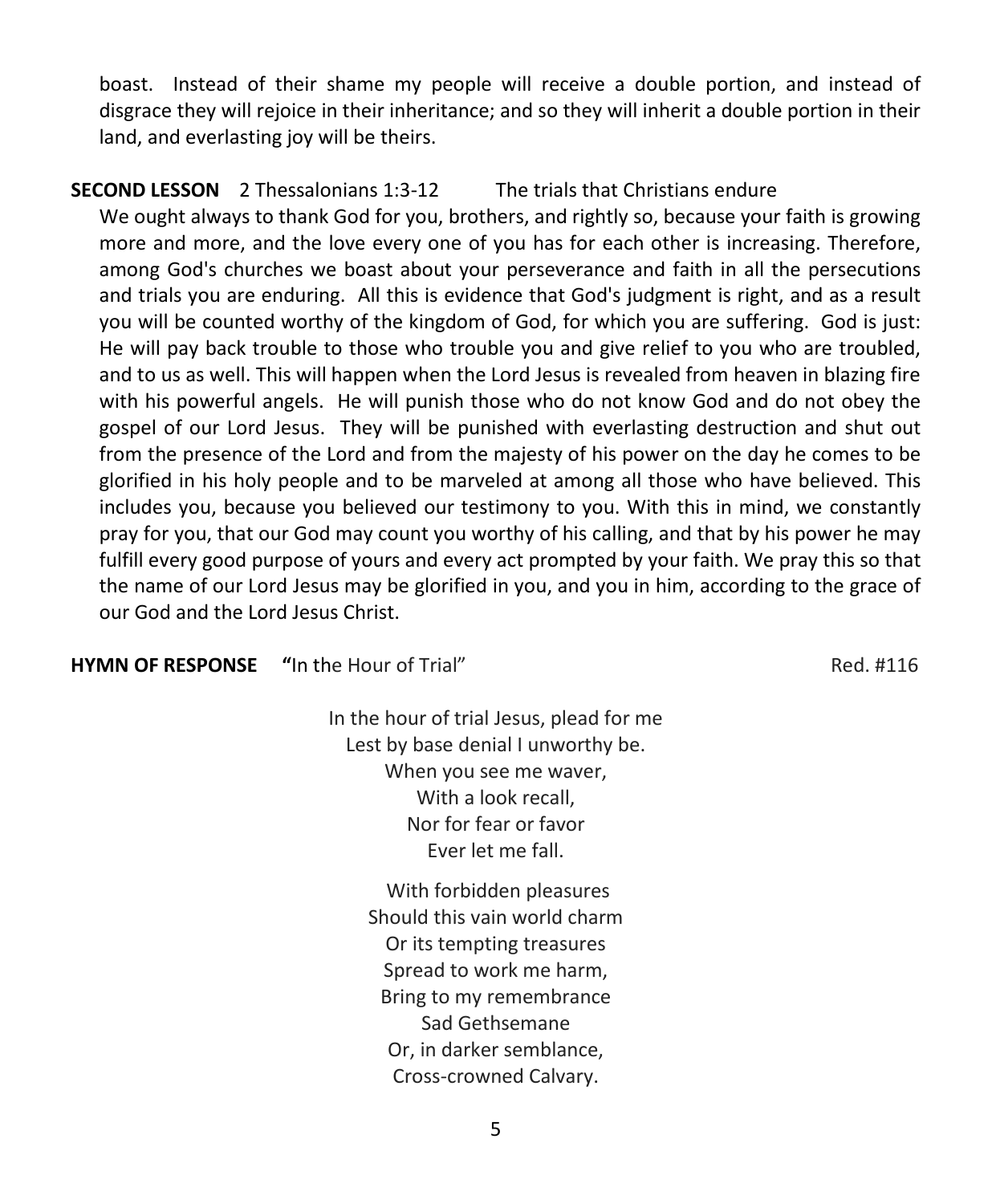Should your mercy send me Sorrow, toil, and woe, Or should pain attend me On my path below, Grant that I may never Fail your cross to view; Grant that I may ever Cast my care on you.

When my life is ending, Though in grief or pain, When my body changes Back to dust again, On your truth relying, Through that mortal strife, Jesus, take me, dying, To eternal life.

**GOSPEL LESSON** Luke 10:16-20 True joy: Our names are written in the book of heaven. Whoever listens to you listens to me; whoever rejects you rejects me; but whoever rejects me rejects him who sent me." The seventy-two returned with joy and said, "Lord, even the demons submit to us in your name." He replied, "I saw Satan fall like lightning from heaven. I have given you authority to trample on snakes and scorpions and to overcome all the power of the enemy; nothing will harm you. However, do not rejoice that the spirits submit to you, but rejoice that your names are written in heaven."

| <b>SERMON HYMN</b> | "Oh, for a Faith that Will Not Shrink"                                                                                            | Red, #405 |
|--------------------|-----------------------------------------------------------------------------------------------------------------------------------|-----------|
|                    | Oh, for a faith that will not shrink<br>Though pressed by many a foe,<br>That will not tremble on the brink<br>Of poverty or woe, |           |
|                    | That will not murmur nor complain<br>Beneath the chast'ning rod,                                                                  |           |

But in the hour of grief or pain Can lean upon its God,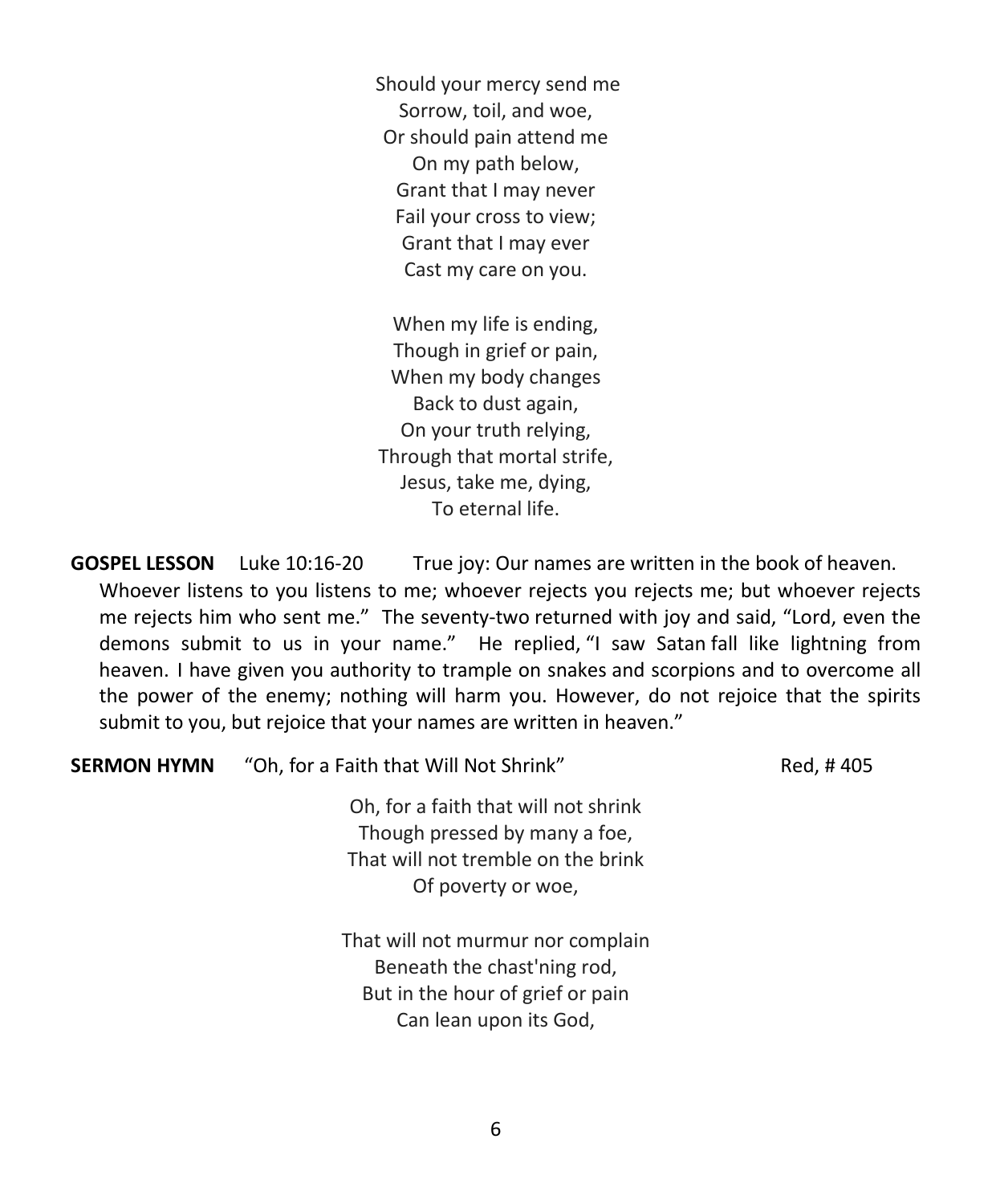A faith that shines more bright and clear When tempests rage without, That, when in danger, knows no fear, In darkness feels no doubt,

That bears unmoved the world's dread frown Nor heeds its scornful smile, That sin's wild ocean cannot drown Nor Satan's arts beguile,

> A faith that keeps the narrow way Till life's last spark is fled And with a pure and heav'nly ray Lights up the dying bed.

Lord, give us such a faith as this, And then, whate'er may come, We'll taste e'en now the hallowed bliss Of an eternal home.

**SERMON TEXT** 1 Peter 1:3-9 Praise God for the salvation of your souls!

*1) The inheritance 2) The trials 3) The Joy*

Praise be to the God and Father of our Lord Jesus Christ! In his great mercy he has given us new birth into a living hope through the resurrection of Jesus Christ from the dead, and into an inheritance that can never perish, spoil or fade. This inheritance is kept in heaven for you, who through faith are shielded by God's power until the coming of the salvation that is ready to be revealed in the last time. In all this you greatly rejoice, though now for a little while you may have had to suffer grief in all kinds of trials. These have come so that the proven genuineness of your faith—of greater worth than gold, which perishes even though refined by fire—may result in praise, glory and honor when Jesus Christ is revealed. Though you have not seen him, you love him; and even though you do not see him now, you believe in him and are filled with an inexpressible and glorious joy, for you are receiving the end result of your faith, the salvation of your souls.

**CONFESSION OF FAITH** (The 3<sup>rd</sup> Article of the Apostles' Creed and the Explanation)

- **C: I believe in the Holy Spirit, the holy Christian Church, the communion of saints, the resurrection of the body, and the life everlasting. Amen.**
- P: What does this mean?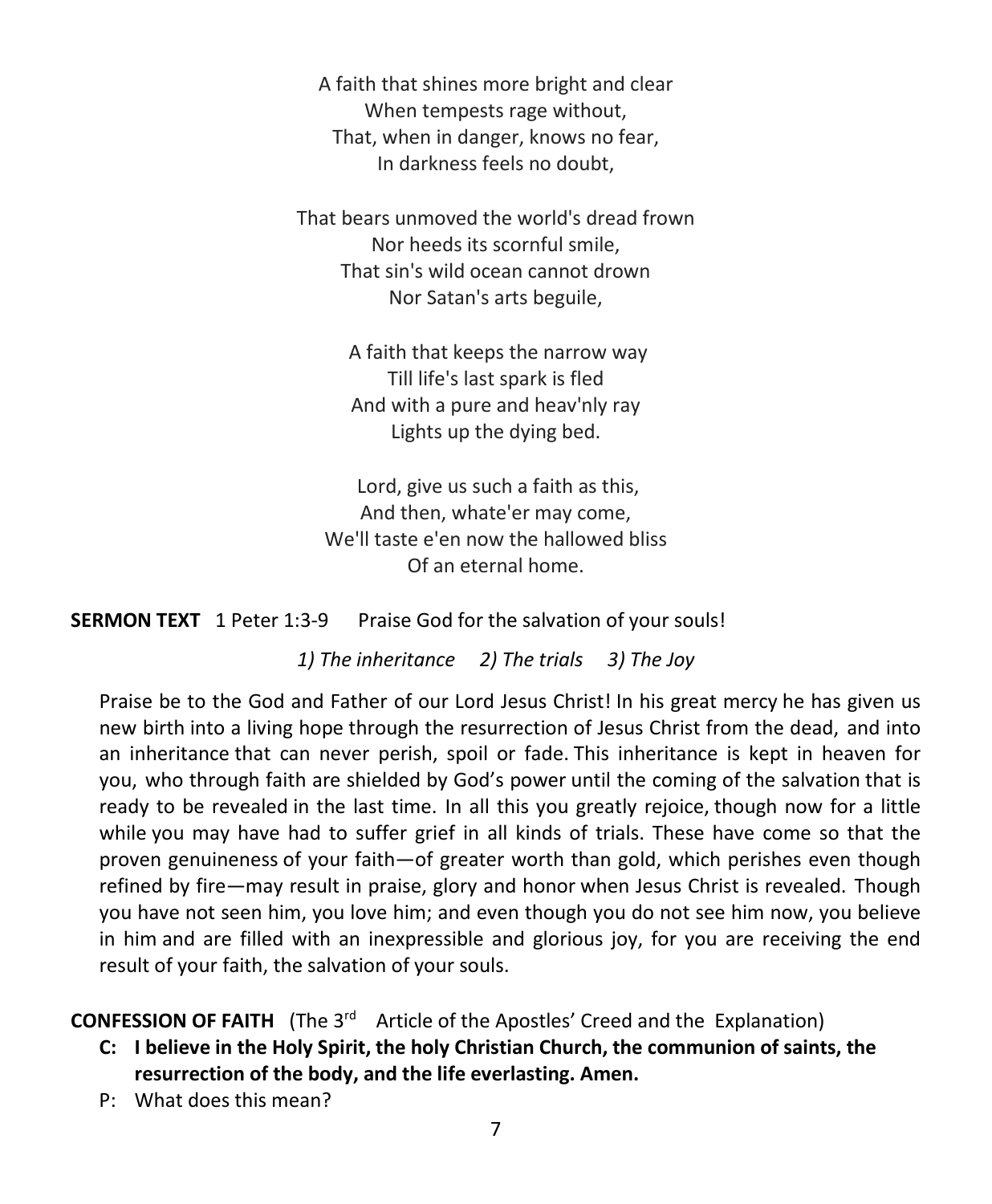- **C: I believe that I cannot by my own thinking or choosing believe in Jesus Christ my Lord or come to him**.
- P: But the Holy Spirit has called me by the Gospel, enlightened me with his gifts, sanctified and kept me in the true faith.
- **C: In the same way he calls, gathers, enlightens, and sanctifies the whole Christian Church on earth, and keeps it with Jesus Christ in the one true faith.**
- P: In this Christian Church he daily and fully forgives all sins to me and all believers.
- **C: On the Last Day he will raise me and all the dead, and give eternal life to me and all believers in Christ. This is most certainly true.**

| <b>OFFERTORY SONG</b> | "O Jesus, Grant Me Hope and Comfort"                               | Choir |
|-----------------------|--------------------------------------------------------------------|-------|
|                       | O Jesus, grant me hope and comfort; O let me ne'er in sorrow pine. |       |

My heart, my soul, yea, all my being; O Jesus trust alone in Thee. Thou Prince of Peace, Thou Pearl from heaven, true God, true man, my Morning Star.

O come, Thou precious Sun most radiant, Thy beams illumine my heart and soul.

O Jesus, with Thy advent quiet my restless soul and anxious mind. In true humility I welcome Thee, Jesus Christ, my Joy divine. My thoughts, desires, and all my longings, I dedicate, O Christ, to Thee.

O come, Thou precious Sun most radiant, Thy beams illumine my heart and soul.

Johann Wolfgang Franck

#### **THE SACRAMENT**

#### **WORDS OF INSTITUTION**

**P:** The peace of the Lord be with you always.

**C:** (sing): **Amen.**

**SING: O Christ, Lamb of God, you take away the sins of the world; have mercy on us. O Christ, Lamb of God, you take away the sins of the world; have mercy on us. O Christ, Lamb of God, you take away the sins of the world; grant us your peace. Amen.**

#### **DISTRIBUTION OF THE SACRAMENT**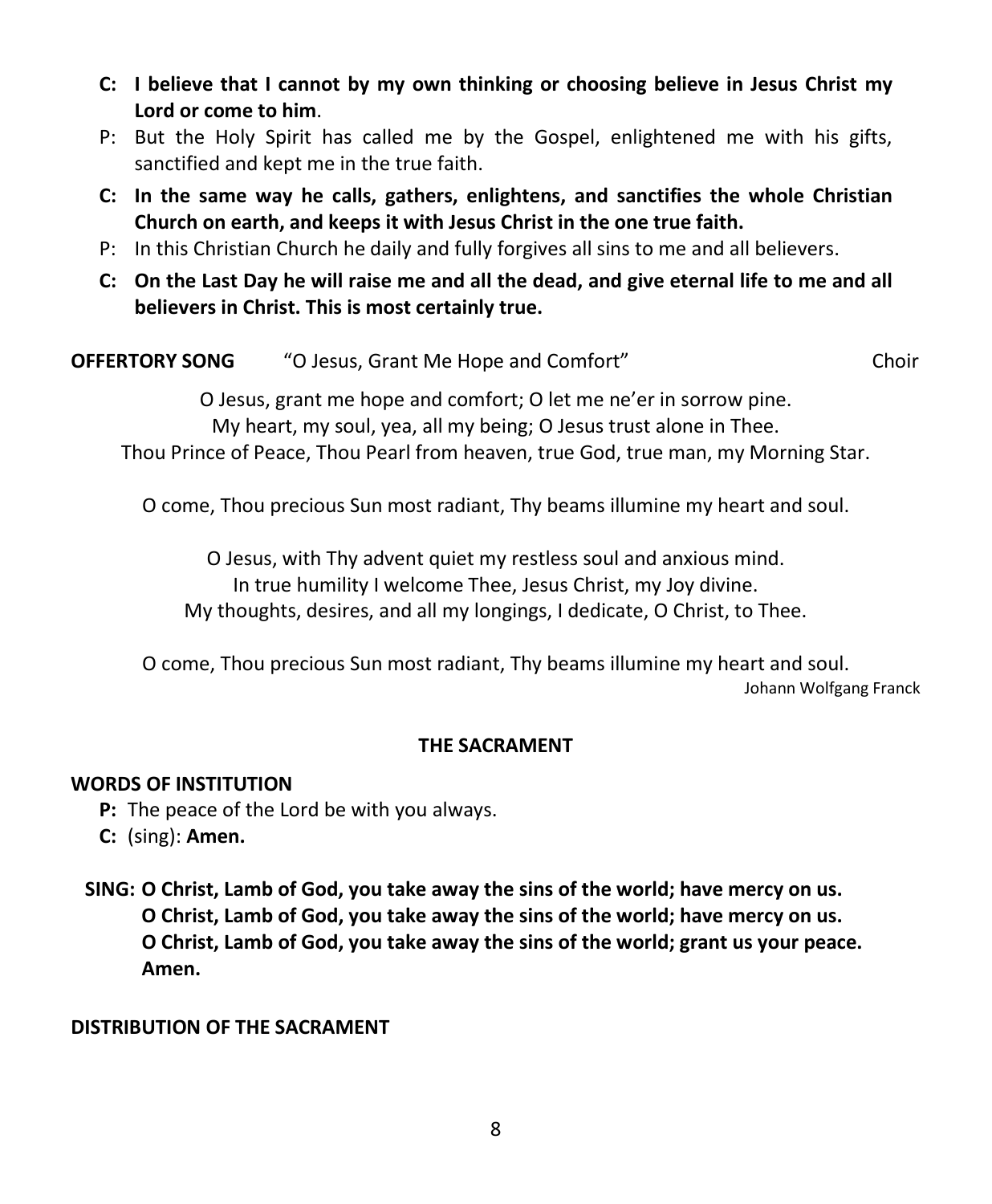Abide, O dearest Jesus, Among us with your grace That Satan may not harm us Nor we to sin give place.

Abide, O dear Redeemer, Among us with your Word And thus now and hereafter True peace and joy afford.

Abide with heav'nly brightness Among us, precious Light; Your truth direct and keep us From error's gloomy night.

Abide with richest blessings Among us, bounteous Lord; Let us in grace and wisdom Grow daily through your Word.

Abide with your protection Among us, Lord, our Strength, Lest world and Satan fell us And overcome at length.

Abide, O faithful Savior, Among us with your love; Grant steadfastness and help us To reach our home above.

#### **PRAYERS & LORD'S PRAYER**

**Our Father in heaven, hallowed be your name, your kingdom come, your will be done on earth as in heaven. Give us today our daily bread. Forgive us our sins, as we forgive those who sin against us. Lead us not into temptation, but deliver us from evil. For the kingdom, the power, and the glory are yours now and forever. Amen.**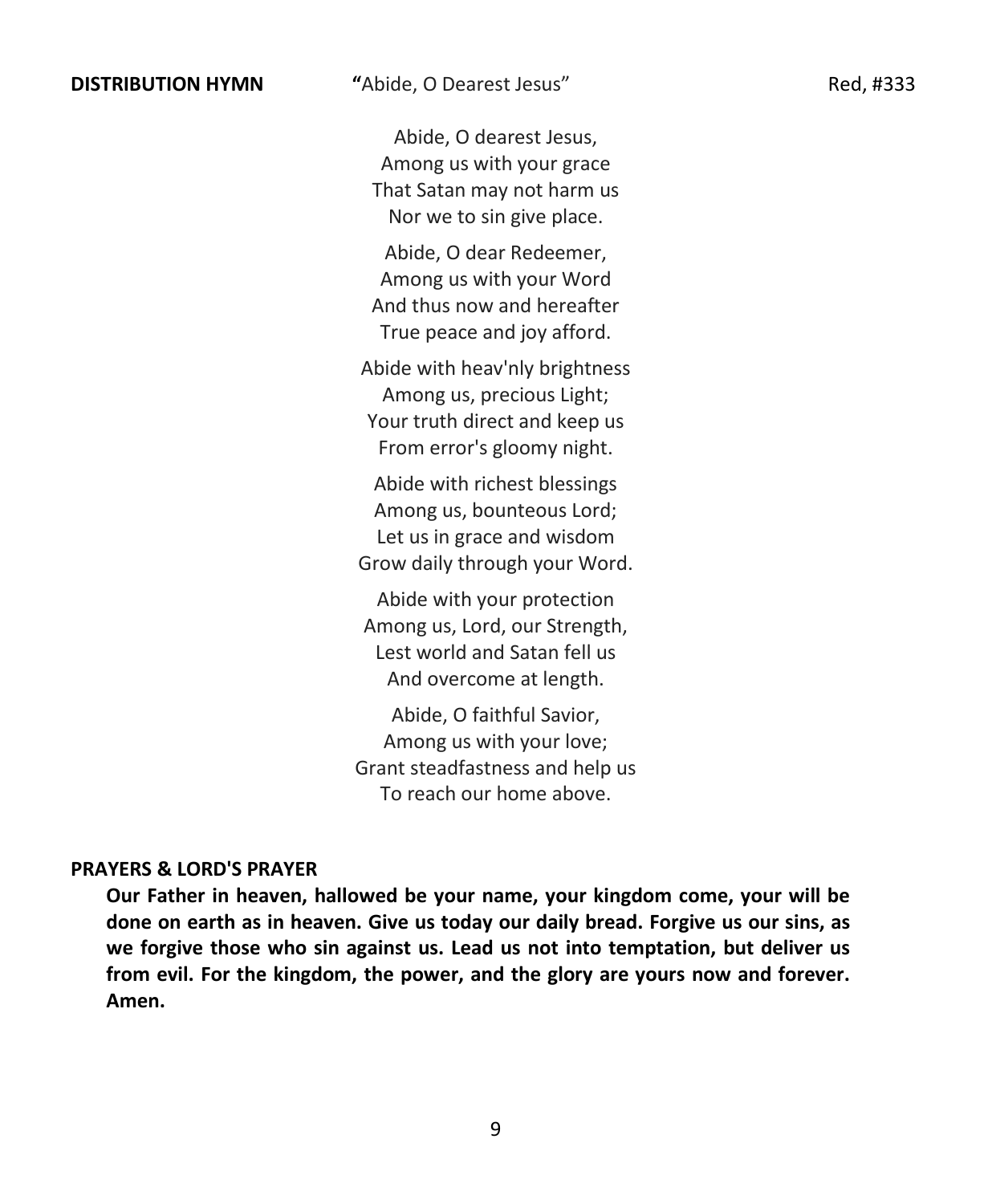How firm a foundation, ye saints of the Lord, Is laid for your rest in His excellent Word! What more can He say than to you he hath said To you, who for refuge to Jesus have fled?

Fear not, I am with thee O be not dismayed, For I am thy God, I will still give thee aid; I'll strengthen thee, help thee, and cause thee to stand, Upheld by My righteous, omnipotent hand.

When through the deep waters I call thee to go, The rivers of woe shall not thee overflow; For I will be with thee thy trials to bless, And sanctify to thee thy deepest distress

When through fiery trials thy pathway shall lie, My grace, all sufficient, shall be thy supply; The flame shall not hurt thee; I only design Thy dross to consume and thy gold to refine.

The soul that on Jesus hath leaned for repose, I will not, I will not desert to his foes; That soul, though all hell should endeavor to shake, I'll never no, never no, never forsake.

arranged by Dan Forrest

#### **CLOSING PRAYER**

P: We thank You, heavenly Father, that through all the years Pastor Wagner has assured us with Your Word that our sins are forgiven and we are Your children. Send us Your Holy Spirit to continue to guide and motivate us through faithful pastors. May they oversee our presentations of the good news to our families, our church families and our neighbors. We ask this through Jesus Christ, who lives and reigns with You and the Holy Spirit as one God, now and always.

#### **C: Amen.**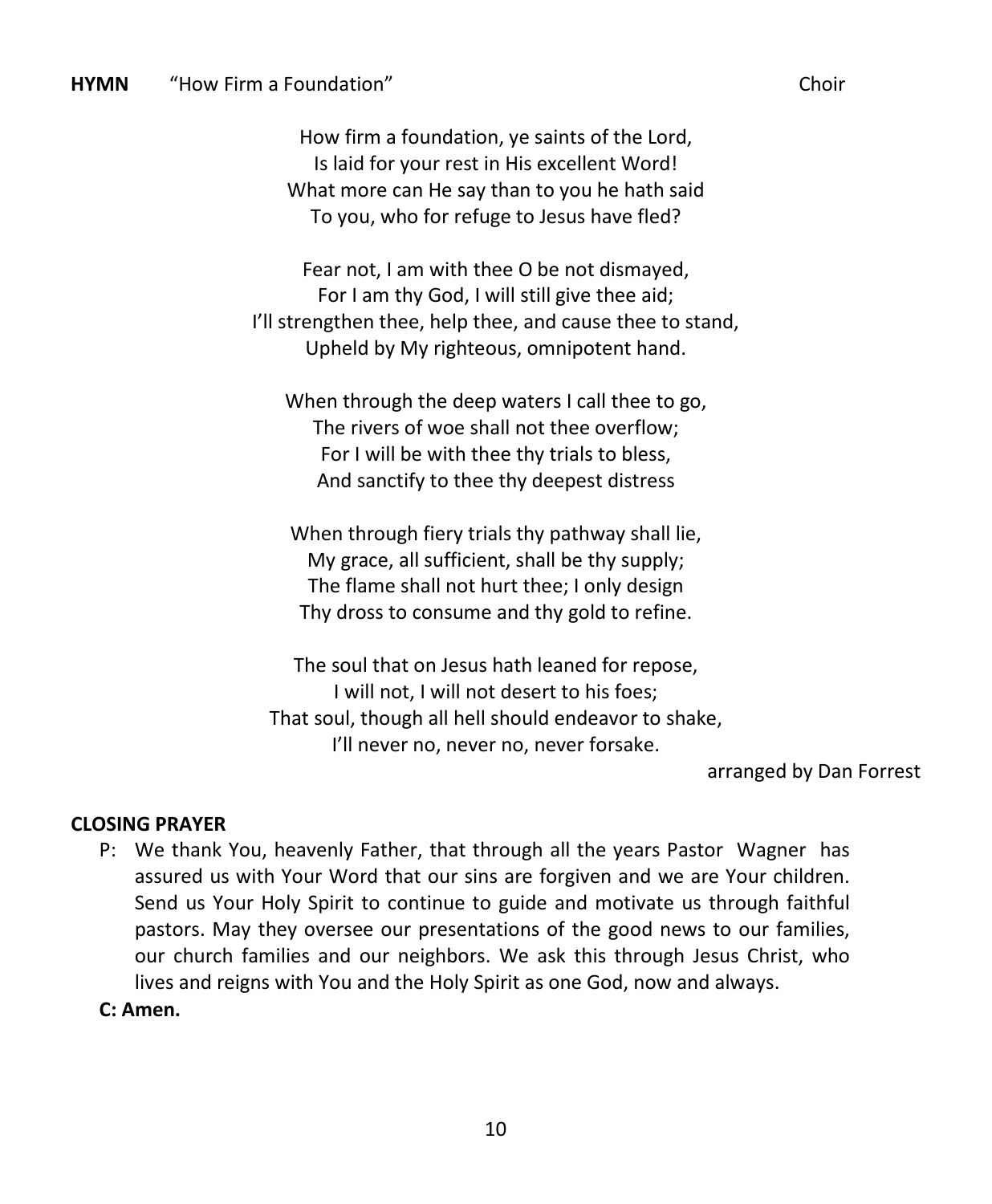#### **BLESSING**

- **P:** The Lord bless you and keep you. The Lord make his face shine on you and be gracious to you. The Lord look on you with favor and + give you peace.
- **C: Amen.**

**CLOSING SONG** "Because He Lives" Choir

Because He lives I can face tomorrow; because He lives all fear is gone; Because I know, I know He holds the future, and life is worth the living just because He lives.

words and music by Gloria and William Gaither (setting by Joel Raney)



A special retirement celebration has been set between services Today. We will gather in the Family Life Center to offer our appreciation for Pastor Wagner's ministry. Refreshments and drinks will be offered as we reminisce and send him forth with our prayers and love and support.